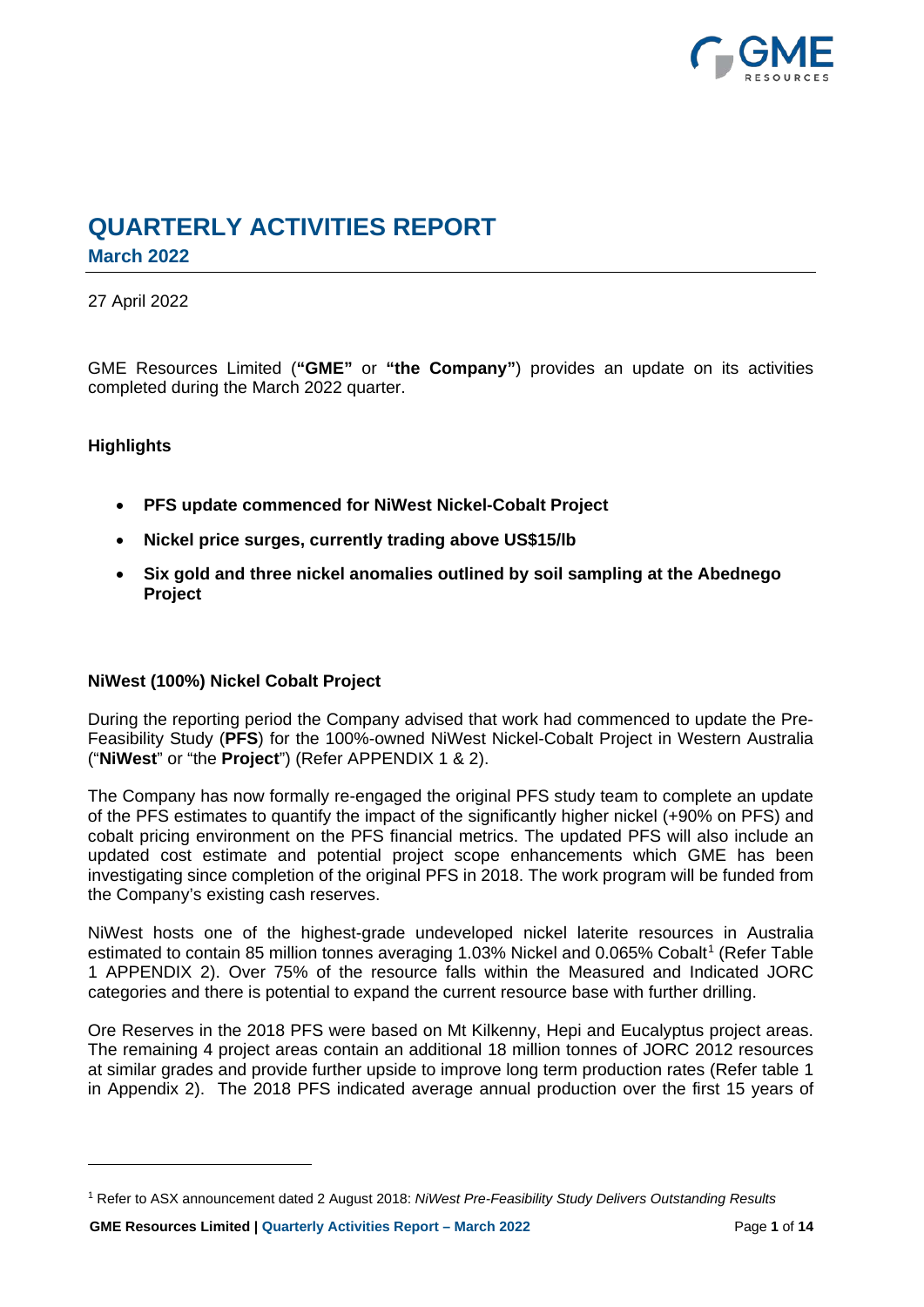

Project life was 19.2ktpa nickel and 1.4ktpa cobalt at an All-in Sustaining Cost of US\$3.48/lb of nickel1.

Development studies for a heap leach / direct solvent extraction process producing battery grade nickel sulphate are well advanced. Work to date includes an extensive Pre-Feasibility Study completed in mid-2018, including a continuous pilot test program that demonstrated a technically viable metallurgical flowsheet.

The PFS outlined a 20 plus year technically robust project with significant leverage to nickel price growth. Challenges with financing a new nickel laterite operation in the then prevailing environment did not warrant significant further investment, however, recent strength in nickel and cobalt prices and increased inbound interest from battery metal consumers now justifies further advancement of the Project.

#### **Nickel Price**

Nickel price increased around 60% over the March quarter. Following a short-term spike caused by a large short selling order, nickel price has readjusted and is trading around US\$33,000 or US\$15/lb which is double the price used in the PFS financial assumptions.



#### **Golden Cliffs NL 100% Gold Assets**

## **Six gold and three nickel anomalies outlined by Ultra Fine Fraction soil sampling at the Abednego Project**

- Six gold and three nickel targets identified along a seven-kilometre strike length of the highly prospective Federation shear zone
- Three new coherent nickel anomalies identified adjacent to gold targets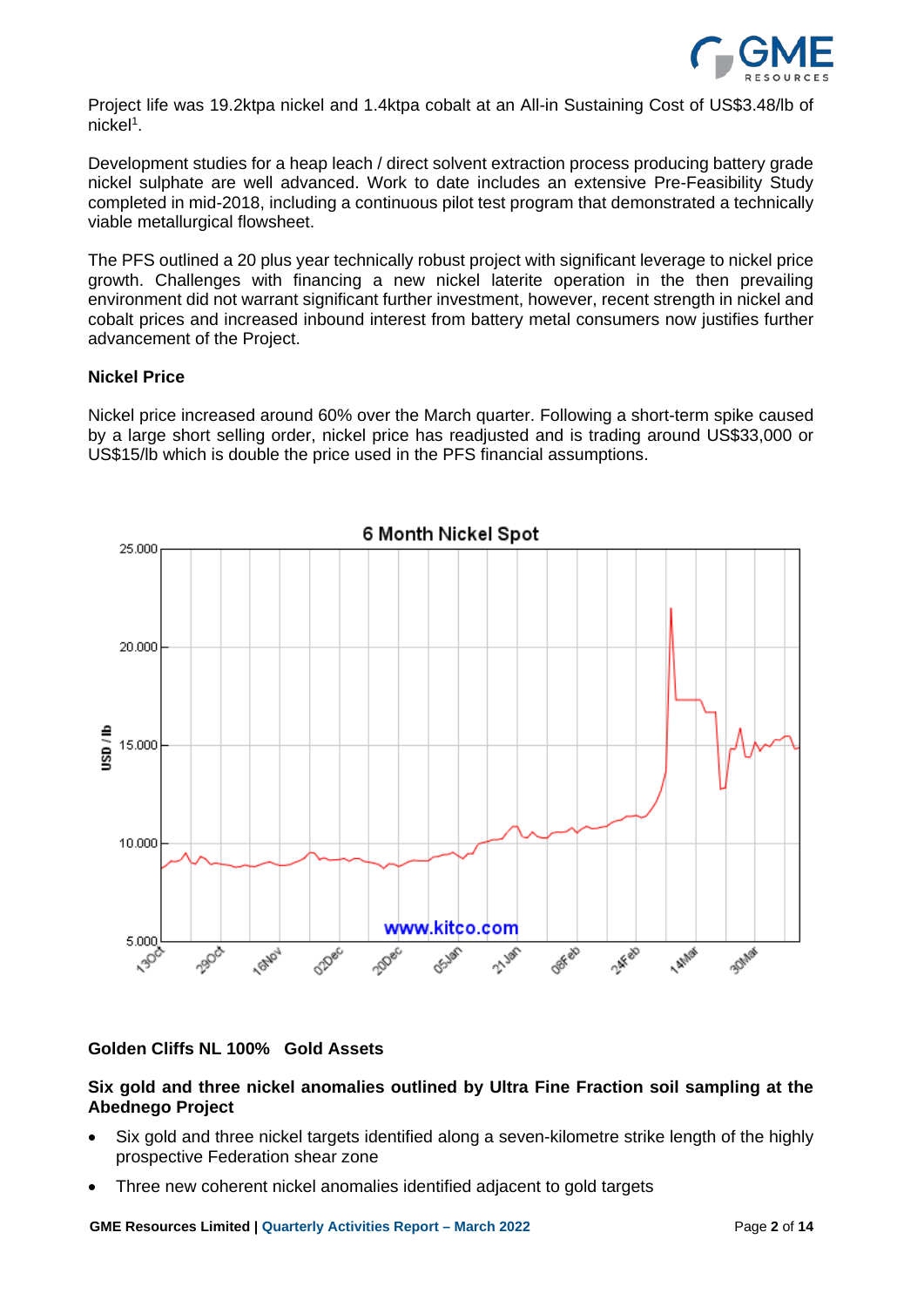

During the reporting period the Company released results of a detailed Ultra fine Fraction ("UFF") soil sampling program within the highly prospective Federation Shear Zone, at the Company's

100% owned Abednego Project, situated approximately 45km east of Leonora, in the Eastern Goldfields of Western Australia (Figure 3).

The UFF soil sampling program comprising 488 samples was completed at the Abednego Project during December 2022. The UFF soil samples were collected on a nominal 100 x 100m, 100 x 50m or 200 x 100m grid. The program was designed to target gold and nickel mineralisation below thin alluvial and sheetwash cover along the highly prospective Federation Shear Zone, extending to the north-northeast of the Homeward Bound, Federation and Federation North gold deposits (refer ASX announcements dated 14 December 2021 and 15 February 2022, and Figures 1-2).

Results from the program have successfully delineated six discrete gold anomalies and three nickel geochemical anomalies. The new exploration targets provide sufficient detail and technical information to enable target prioritisation and the design of follow-up sampling, geological mapping and aircore drilling programs.

## **Gold Targets**

Six gold anomalies have been outlined by the UFF soil sampling program all located within a seven-kilometre zone along the highly prospective Federation shear zone, situated along strike from known mineralisation at the Federation and Federation North deposits (Figure 1). The soil anomalies overlie a number of parallel shears within the tenement area. The Federation North shear is located predominantly within a sequence of felsic, sedimentary and basalt units and the nearby Federation shear occurs at the contact between felsic rocks and a sequence of intercalated high-magnesium basalts, komatiite flows and dolerite. Several bullseye aeromagnetic anomalies are spatially associated with the Federation North, Breakaway, Manchester and Newcastle gold-in soil anomalies.

## **Nickel Targets**

The three nickel-(copper-cobalt) anomalies identified by the recent program are associated with a sequence of intercalated high magnesium basalts and komatiite flows (Figure 2). The nickel anomalies are located on a seven-kilometre trend which has had no previous exploration for nickel. The two southern targets are associated with high magnesium basalts and komatiite flows located in the hanging wall to the Federation shear and are situated adjacent to the Federation and Link Zone gold targets (Figure 1 - 2). The northern nickel target is located just to the north of the Manchester and Newcastle gold anomalies and may represent a continuation of this sequence. The nickel targets will be evaluated in parallel with follow-up exploration on adjacent gold anomalies.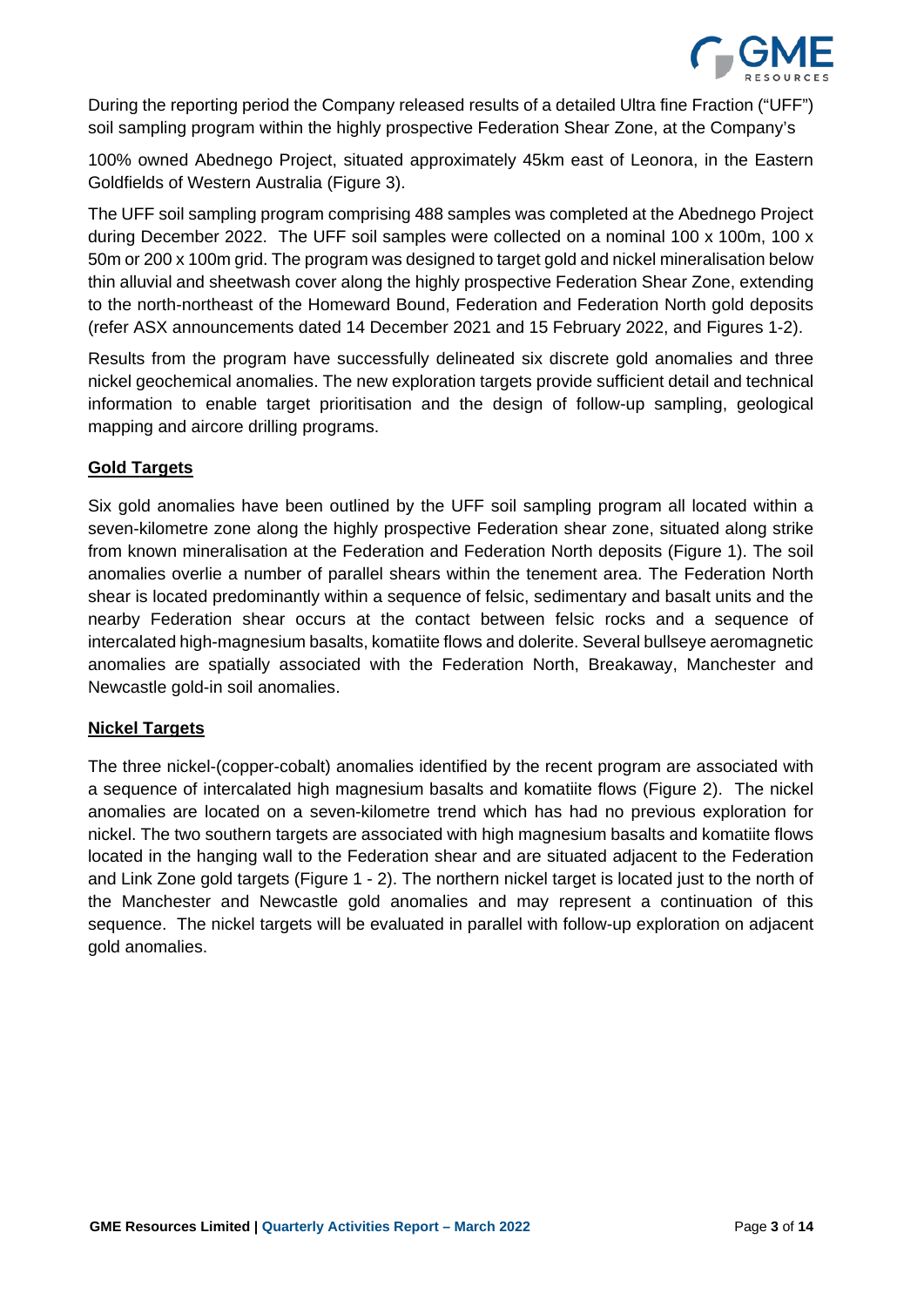



**Figure 1: GOLD ANOMALIES** Plan showing proposed UFF soil gold results and targets, plan underlain by aeromagnetic image. (refer ASX announcement 15 February 2022)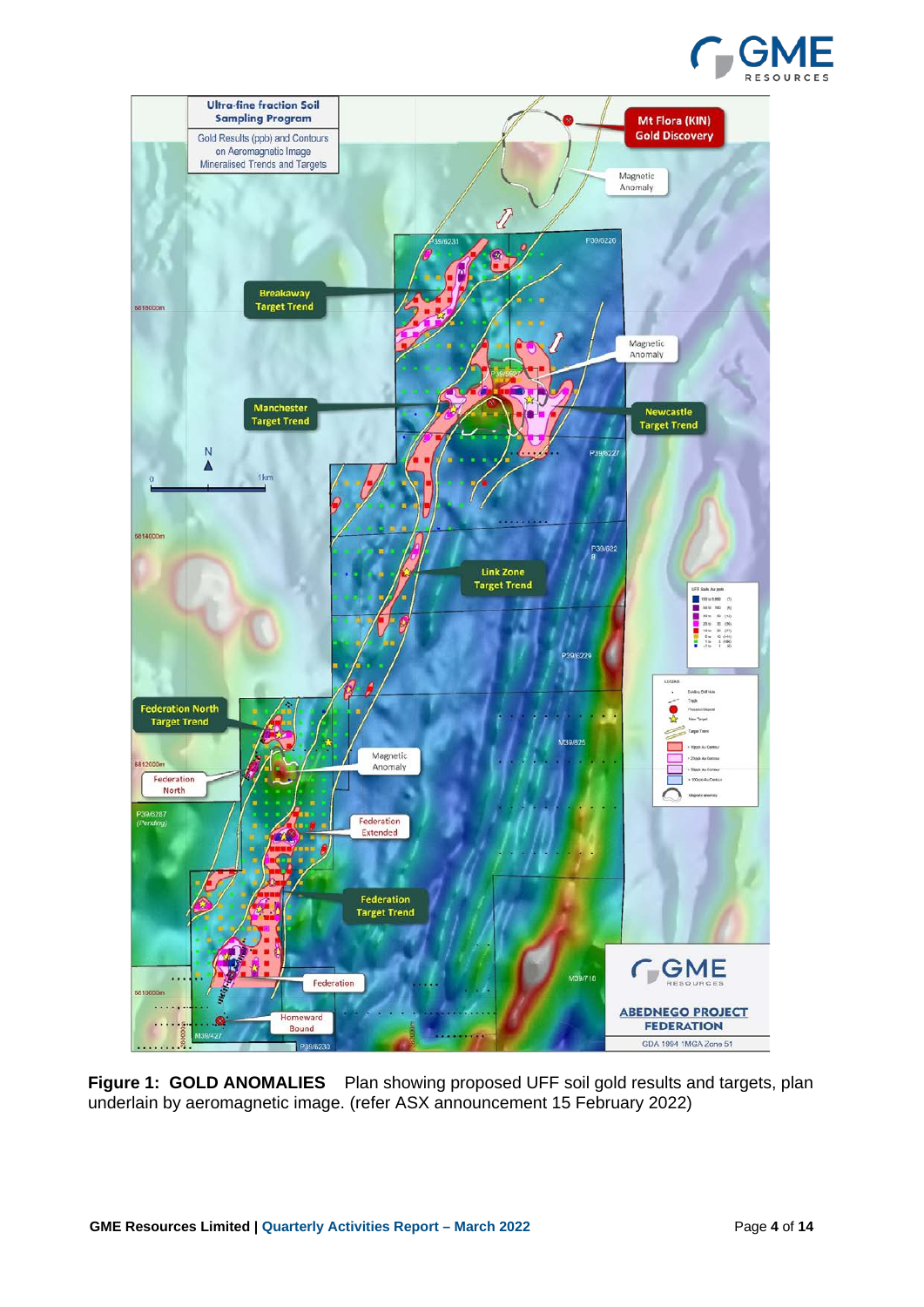



**Figure 2: NICKEL ANOMALIES** Plan showing proposed UFF soil Ni results and targets, plan underlain by aerial photograph. (refer ASX announcement 15 February 2022)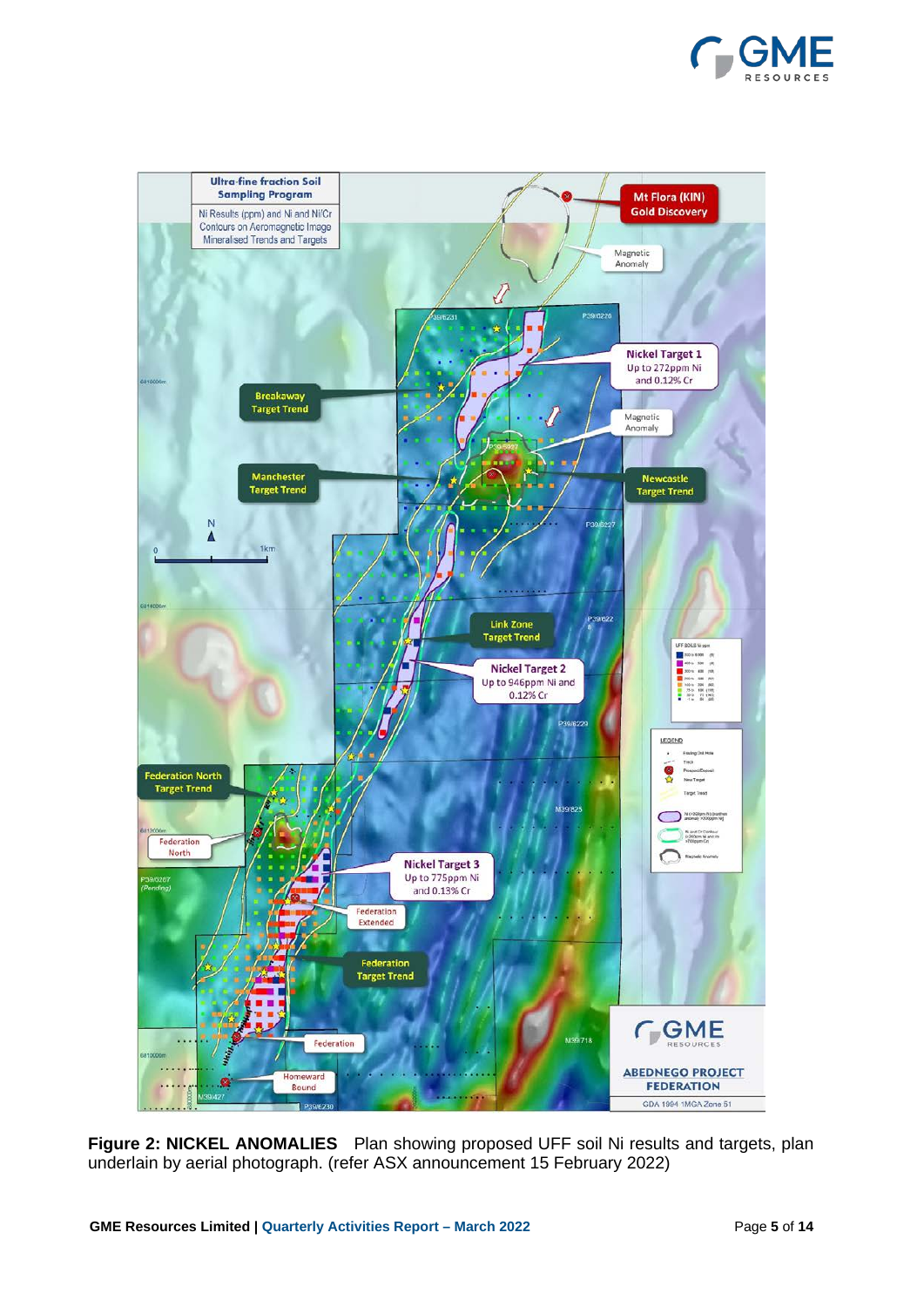

## **Next Step**

The Company has plans to follow up prospective geochemical anomalies at the Abednego Project with additional infill and extensional UFF soil sampling, rock chip sampling and geological mapping. Future aircore drilling will then be designed to test high priority geochemical anomalies delineated by these programs.



**Figure 3 :** Golden Cliffs NL - Gold Projects Location Plan

## **Expenditure this quarter**

In accordance with the reporting requirements of ASX Listing Rule 5.3 the Company spent \$244,000 on exploration and evaluation activities during the quarter.

There was no mining development or production activities conducted during the quarter.

Expenditure predominantly related to:

Abednego Gold Project and technical consulting services;

General fieldwork including rehabilitation;

Regulatory rents, rates and associated tenement administration holding costs.

In addition, during the current quarter the Company made payments to related parties of \$43,750 being Directors Remuneration.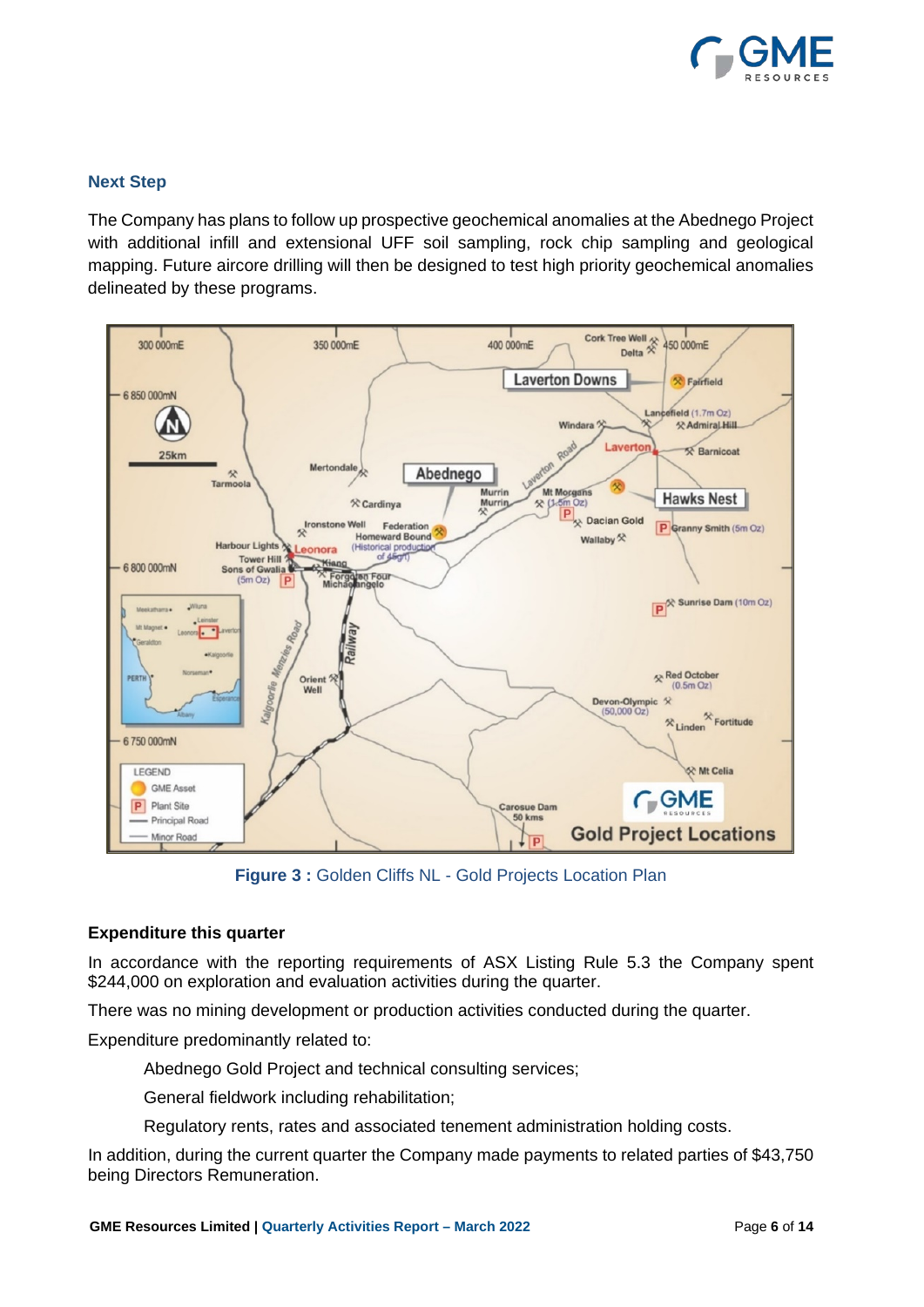

#### **COVID-19.**

The Company continues to follow advice from Health Authorities and take the necessary steps to protect people engaged with the Company's activities. Other restrictions that remain in place are not having a material effect on the Company's activities.

This announcement has been authorised for issue by Mr James Sullivan, Managing Director, GME Resources Limited.

| For further information please contact:                                                                                    |                                                                                                                            |  |  |
|----------------------------------------------------------------------------------------------------------------------------|----------------------------------------------------------------------------------------------------------------------------|--|--|
| Jamie Sullivan<br><b>Managing Director</b><br>Perth, Western Australia<br>+61 8 9336 3388<br>jsullivan@gmeresources.com.au | <b>Mark Pitts</b><br><b>Company Secretary</b><br>Perth, Western Australia<br>+61 8 9316 9100<br>markp@endeavourcorp.com.au |  |  |

#### *About GME*

*GME Resources Limited is an ASX listed (GME) exploration and development company with nickel, cobalt and gold interests in Western Australia. GME's principal asset is its 100% owned NiWest (nickel – cobalt) Project situated adjacent to Glencore's Murrin Murrin Operations. The Company has completed a Pre-Feasibility Study which has confirmed the technical and economic viability of a heap leach and direct solvent extraction operation at one of the largest undeveloped nickel/cobalt deposits in Australia.* 

*More information is available on GME's website at www.gmeresources.com.au*

#### **COMPETENT PERSONS STATEMENT**

The information in this announcement that relates to exploration results is based on information reviewed by Mark Gunther and David Archer. Mr Gunther is a Principal Consultant of Eureka Geological Services and a Member of the Australian Institute of Geoscientists. Mr Archer is a Principal Consultant of Archer Geological Consulting. Mr Gunther and Mr Archer are Members of the Australian Institute of Geoscientists and have sufficient experience which is relevant to the style of mineralisation and type of deposit under consideration and the activity undertaking to qualify as a Competent Person as defined in the 2012 Edition of the "Australasian Code for Reporting of Exploration Results. Mr Gunther and Mr Archer consent to the inclusion in the report of the matters based on his information in the form and context in which it appears.

#### **REPORTING OF PREVIOUS EXPLORATION RESULTS**

Where the Company references historical Exploration Results prepared and first disclosed prior to adoption of the JORC Code (2012) together with follow-up Exploration Results announced by it on 22 July 2014 and 24 July 2017, it refers to the ASX Announcement made on 3 February 2021 titled 'Abednego Gold Project Update' and to the JORC 2012 Table 1 disclosures made with that announcement.

The Company confirms that it is not aware of any new information or data that materially affects the information included in the relevant market announcements. Where the information relates to Exploration Results the Company confirms that the form and context in which the competent person's findings are presented have not been materially modified from the relevant original market announcements.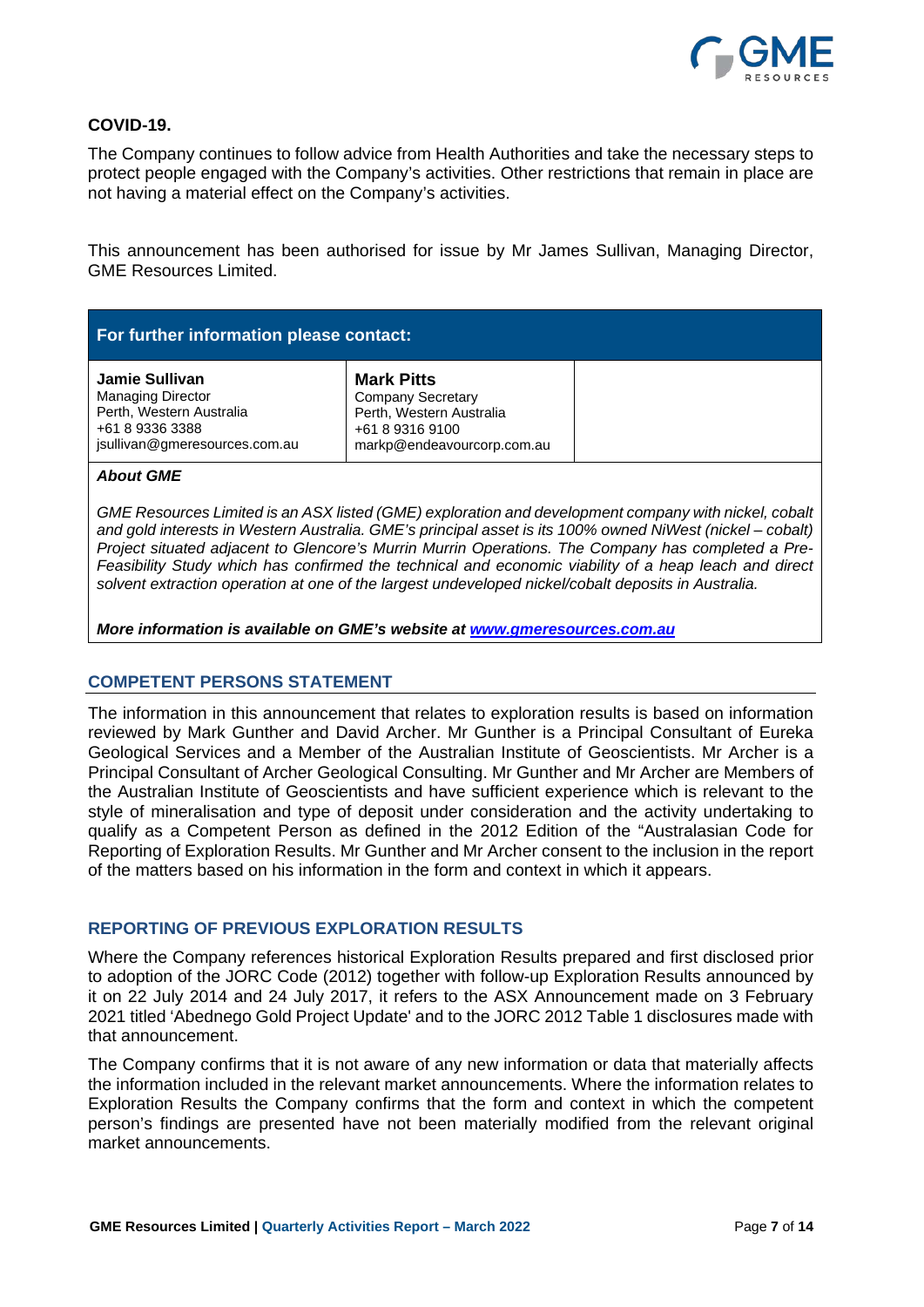

#### **APPENDIX 1 NIWEST NICKEL-COBALT PROJECT**

#### **About NiWest**

The NiWest Nickel-Cobalt Project is one of the highest quality, undeveloped nickel-cobalt deposits in Australia. The project is located adjacent to Glencore's Murrin Murrin operations in the North Eastern Goldfields of Western Australia. The project is situated in a semi-arid region that is well serviced by existing infrastructure (refer Location Plan below).



**NiWest Project location and infrastructure corridors**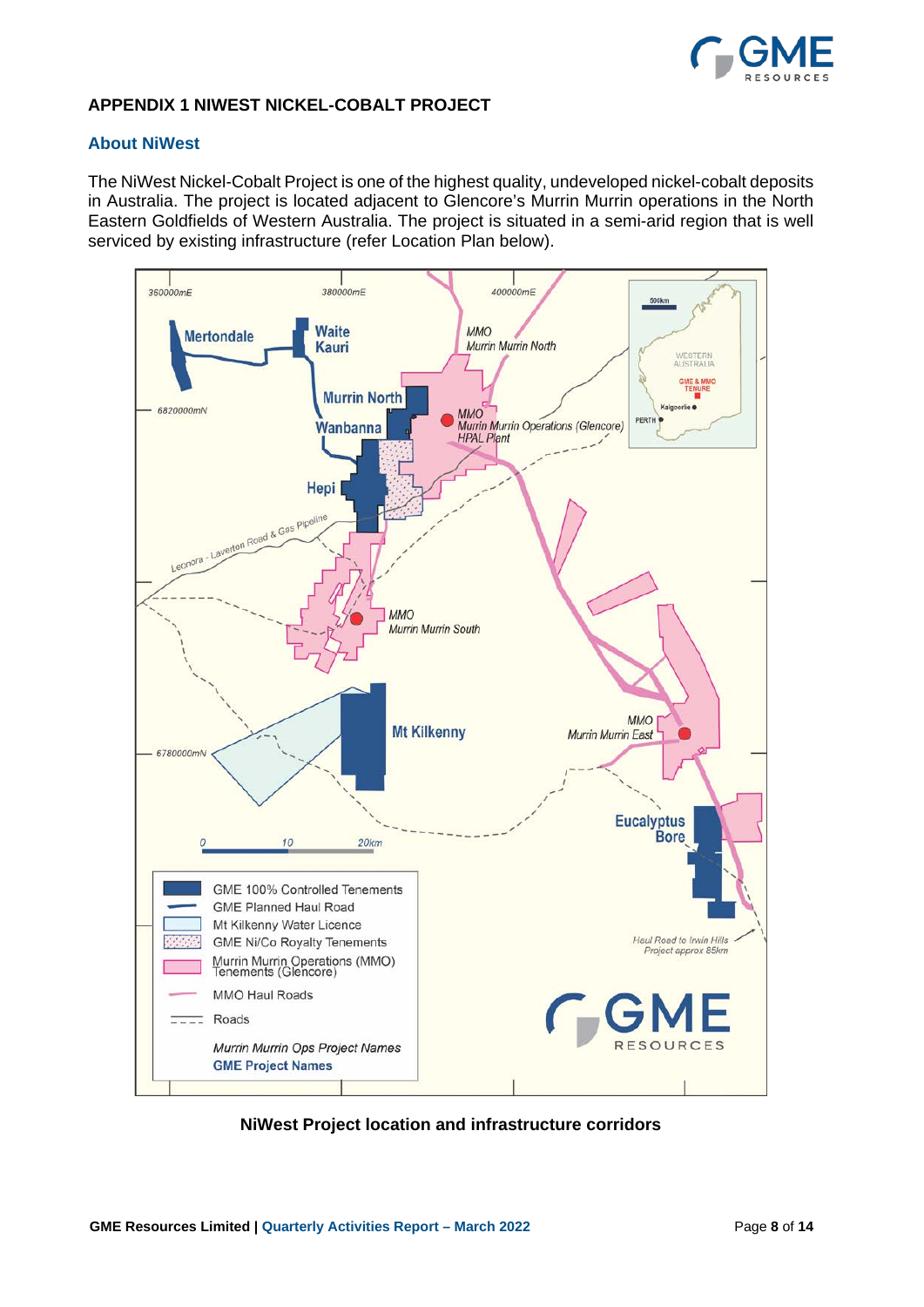

## **Pre-Feasibility Study Results**



**NiWest conceptual plant site layout.**

GME released the results of the Pre-Feasibility Study ("PFS") on its 100%-owned NiWest Nickel-Cobalt Project on 2 August 2018.

#### *Overview*

- Head grades average 1.05% nickel and 0.07% cobalt for the first 15 years. Opportunity to extend high-grade profile through potential conversion of Inferred Resources and/or inclusion of other known deposits.
- Initial 27-year operating life at a nameplate processing capacity of 2.4Mtpa. Projected steady-state nickel and cobalt recoveries of 79% and 85% respectively.
- Total production of 456kt nickel (in nickel sulphate) and 31.4kt cobalt (in cobalt sulphate). Average annual production of 19.2kt nickel and 1.4kt cobalt over the first 15 years.
- Ungeared post-tax NPV8% of A\$791M and internal rate of return (IRR) of 16.2% (equivalent pre-tax values of A\$1,390M and 21.2%, respectively). Payback period (pre-tax) of 4.4 years.
- Average cash unit operating cost (post royalties and cobalt credits) of US\$3.24/lb contained nickel (US\$3.00/lb for the first 15 years).
- Globally attractive pre-production capital intensity of sub-US\$20 per pound of average annual nickel production based on forecast pre-production capital expenditure of A\$966M.
- Projected free cashflow (post all capital expenditure and tax) of A\$3,342M.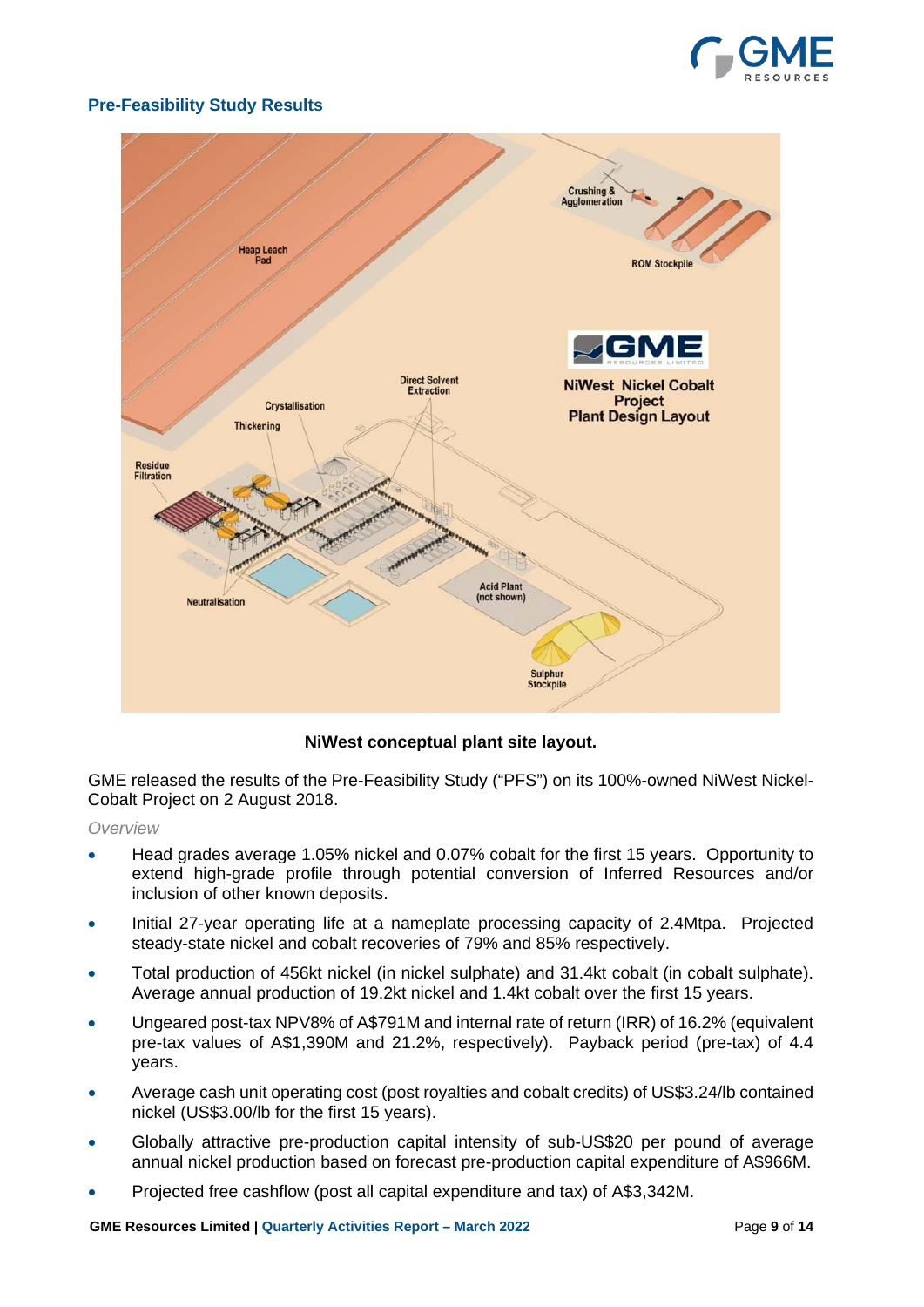

#### **COMPETENT PERSONS STATEMENT**

#### *NiWest Project – Mineral Resource and Ore Reserve Statement*

*Where the Company refers to the NiWest Nickel-Cobalt Project Prefeasibility Study 2018 and the Mineral Resource and Ore Reserve Statement (referencing the release made to the ASX on 2 August 2018), it confirms that it is not*  aware of any new information or data that materially affects the information included in that announcement and all *material assumptions and technical parameters continue to apply and have not materially changed.*

#### *Forward Looking Statement*

*This announcement contains statements related to our future business and financial performance and future events or developments involving GME Resources (GME) that may constitute forward-looking statements. These statements may be identified by words such as "potential", "exploitable", "proposed open pit", "evaluation", "expect," "future," "further," "operation, "development, "plan," "permitting", "approvals", "processing agreement" or words of similar meaning. Such statements are based on the current expectations and certain assumptions of GME management & consultants, and are, therefore, subject to certain risks and uncertainties. A variety of factors, many of which are beyond GME's control, affect our operations, performance, business strategy and results and could cause the actual results, performance or achievements of GME to be materially different from any future results, performance or achievements that may be expressed or implied by such forward-looking statements.*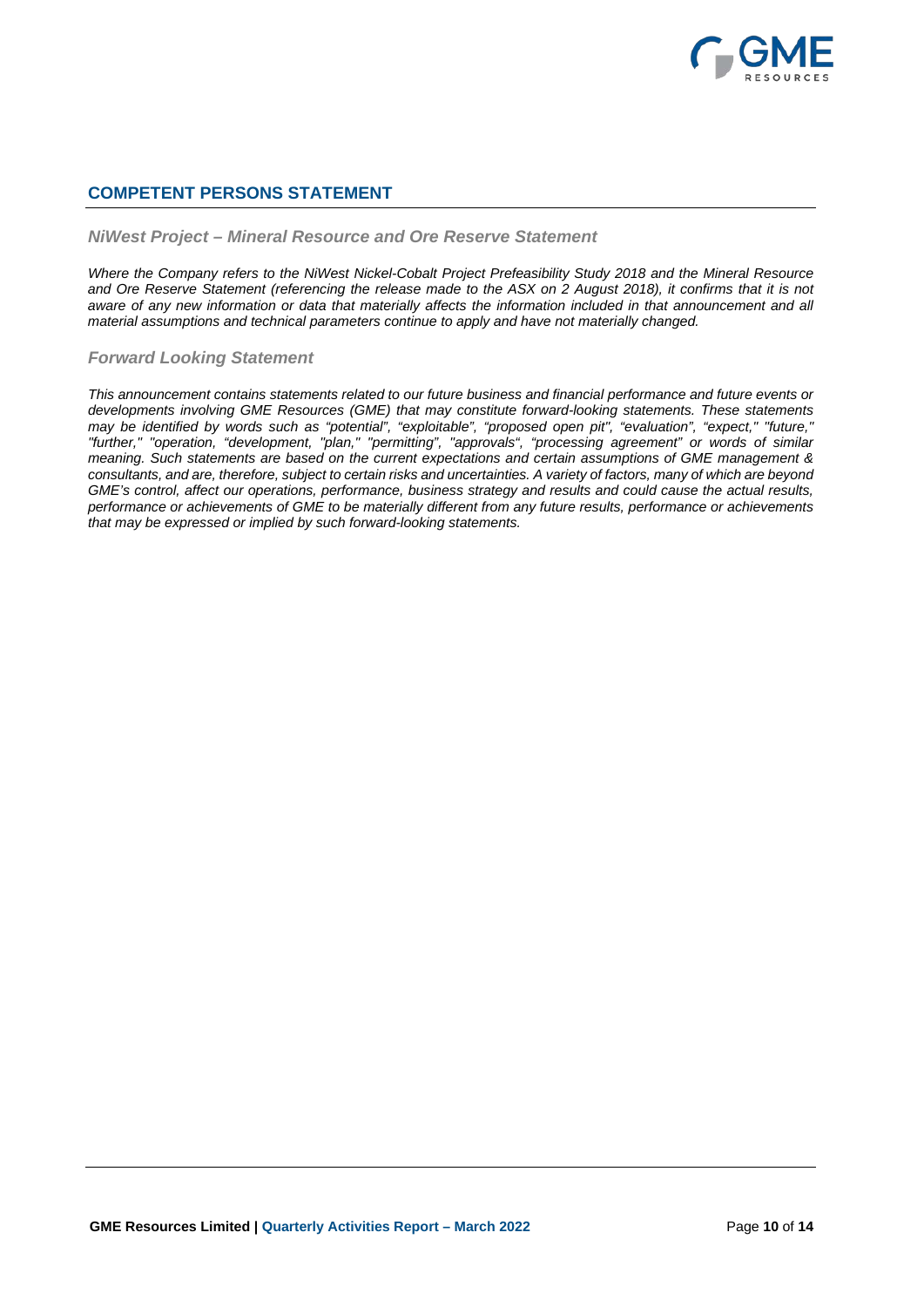

#### **APPENDIX 2: NiWest Mineral Resources and Reserves Statement**

The Company's Mineral Resource Statement (Table 1 and Table 2) has been compiled in accordance with the Australian Code for Reporting of Exploration Results, Mineral Resources and Ore Reserves (The JORC Code 2012 Edition) and Chapter 5 of the ASX Listing Rules and ASX Guidance Note 31.

| <b>Deposit</b>                  | <b>JORC</b><br><b>Classification</b> | <b>Tonnes</b><br>(million) | <b>Nickel Grade</b><br>(%) | <b>Cobalt Grade</b><br>(%) | <b>Nickel Metal</b><br>(kt) | <b>Cobalt</b><br><b>Metal</b><br>(kt) |
|---------------------------------|--------------------------------------|----------------------------|----------------------------|----------------------------|-----------------------------|---------------------------------------|
|                                 | Measured                             | 8.8                        | 1.11                       | 0.063                      | 98                          | 5.6                                   |
| Mt Kilkenny <sup>1</sup>        | Indicated                            | 12.7                       | 1.09                       | 0.079                      | 138                         | 10.0                                  |
|                                 | Inferred                             | 4.5                        | 0.98                       | 0.051                      | 44                          | 2.3                                   |
|                                 | Total*                               | 26.0                       | 1.08                       | 0.069                      | 279                         | 17.9                                  |
|                                 | Indicated                            | 23.7                       | 1.04                       | 0.064                      | 247                         | 15.3                                  |
| Eucalyptus <sup>1</sup>         | Inferred                             | 12.8                       | 0.95                       | 0.056                      | 121                         | 7.1                                   |
|                                 | Total*                               | 36.5                       | 1.01                       | 0.061                      | 368                         | 22.4                                  |
|                                 | Measured                             | 1.6                        | 1.20                       | 0.078                      | 19                          | 1.2                                   |
|                                 | Indicated                            | 1.5                        | 1.01                       | 0.073                      | 15                          | 1.1                                   |
| Hepi <sup>1</sup>               | Inferred                             | 1.4                        | 0.95                       | 0.074                      | 14                          | 1.1                                   |
|                                 | Total*                               | 4.5                        | 1.06                       | 0.075                      | 48                          | 3.4                                   |
| Mertondale <sup>2</sup>         | Indicated                            | 1.9                        | 0.98                       | 0.070                      | 18                          | 1.3                                   |
|                                 | Total*                               | 1.9                        | 0.98                       | 0.070                      | 18                          | 1.3                                   |
|                                 | Measured                             | 1.5                        | 1.01                       | 0.062                      | 15                          | 0.9                                   |
| <b>Waite Kauri</b> <sup>2</sup> | Indicated                            | 0.3                        | 0.91                       | 0.025                      | 3                           | 0.1                                   |
|                                 | Inferred                             | 0.0                        | 0.09                       | 0.015                      | $\mathbf 0$                 | 0.0                                   |
|                                 | Total*                               | 1.8                        | 0.98                       | 0.054                      | 18                          | 1.0                                   |
|                                 | Measured                             | 3.4                        | 0.98                       | 0.062                      | 33                          | 2.1                                   |
| Murrin North <sup>2</sup>       | Indicated                            | 0.1                        | 0.88                       | 0.051                      | 1                           | 0.1                                   |
|                                 | Inferred                             | 0.1                        | 0.86                       | 0.083                      | 1                           | 0.1                                   |
|                                 | Total*                               | 3.7                        | 0.97                       | 0.062                      | 35                          | 2.3                                   |
|                                 | Indicated                            | 10.1                       | 1.03                       | 0.066                      | 104                         | 6.7                                   |
| Wanbanna <sup>2</sup>           | Inferred                             | 0.7                        | 0.99                       | 0.070                      | $\overline{7}$              | 0.5                                   |
|                                 | Total*                               | 10.8                       | 1.03                       | 0.066                      | 111                         | 7.2                                   |
|                                 | Measured                             | 15.2                       | 1.08                       | 0.064                      | 165                         | 9.8                                   |
| <b>NiWest</b>                   | Indicated                            | 50.4                       | 1.04                       | 0.068                      | 527                         | 34.5                                  |
| Project                         | Inferred                             | 19.5                       | 0.95                       | 0.057                      | 186                         | 11.0                                  |
|                                 | <b>TOTAL*</b>                        | 85.2                       | 1.03                       | 0.065                      | 878                         | 55.4                                  |

#### *Table 1: Mineral Resource Estimate<sup>1,2</sup> for NiWest Project at 0.8% Ni Cut-off Grade*

*\* Columns may not total exactly due to rounding errors. Tonnages are reported as dry tonnage*

*1 ASX Release 2 August 2018*

*2 ASX Release 21 February 2017*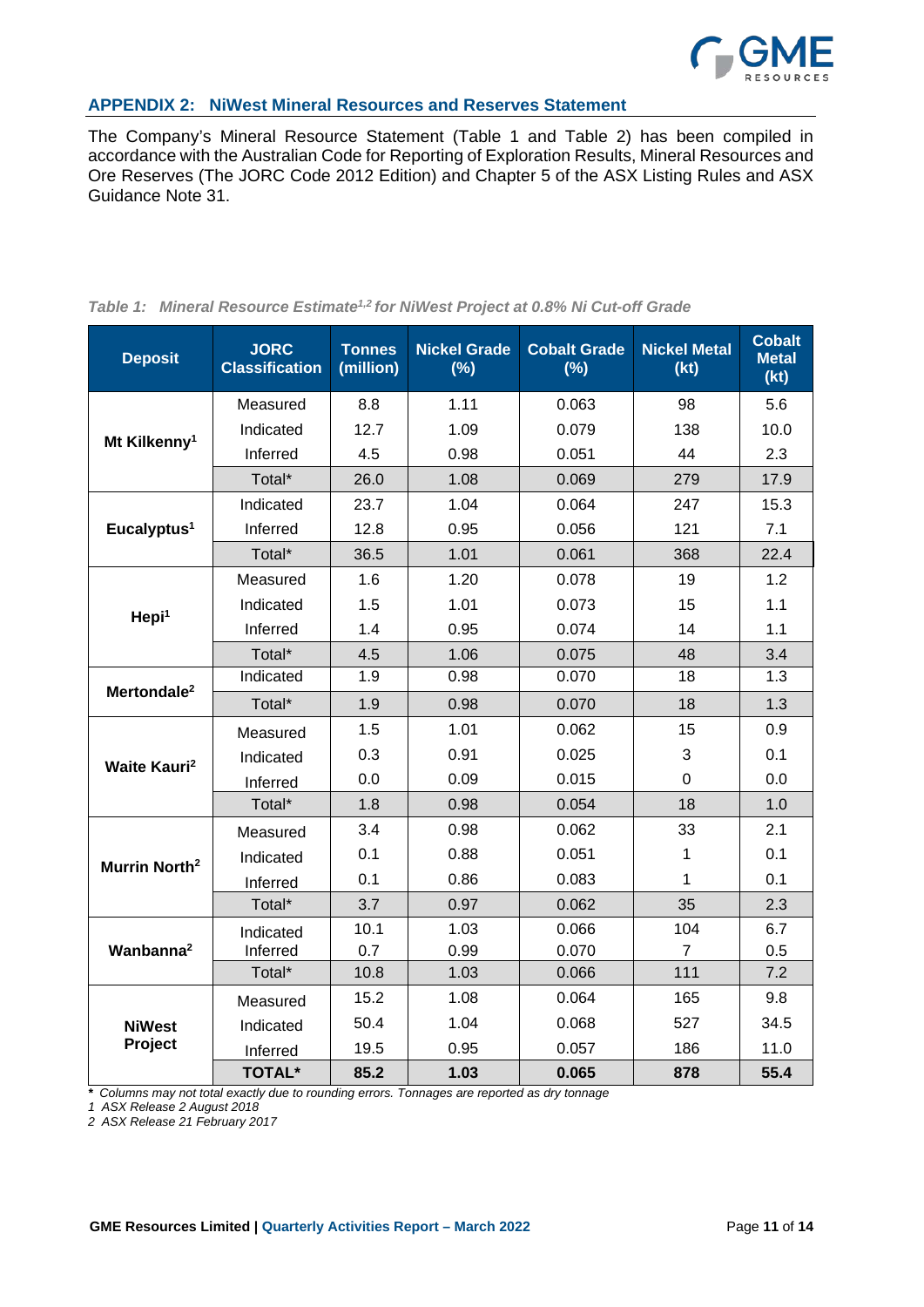

| <b>Deposit</b>                  | <b>JORC</b><br><b>Classification</b> | <b>Tonnes</b><br>(million) | <b>Nickel Grade</b><br>(%) | <b>Cobalt Grade</b><br>(%) | <b>Nickel Metal</b><br>(kt) | <b>Cobalt</b><br><b>Metal</b><br>(kt) |
|---------------------------------|--------------------------------------|----------------------------|----------------------------|----------------------------|-----------------------------|---------------------------------------|
|                                 | Measured                             | 5.7                        | 1.22                       | 0.072                      | 70                          | 4.1                                   |
|                                 | Indicated                            | 7.8                        | 1.20                       | 0.094                      | 93                          | 7.3                                   |
| Mt Kilkenny <sup>1</sup>        | Inferred                             | 1.7                        | 1.11                       | 0.060                      | 19                          | 1.1                                   |
|                                 | Total*                               | 15.2                       | 1.20                       | 0.082                      | 182                         | 12.4                                  |
|                                 | Indicated                            | 12.5                       | 1.16                       | 0.074                      | 145                         | 9.2                                   |
| Eucalyptus <sup>1</sup>         | Inferred                             | 3.1                        | 1.08                       | 0.062                      | 34                          | 1.9                                   |
|                                 | Total*                               | 15.6                       | 1.15                       | 0.072                      | 178                         | 11.2                                  |
|                                 | Measured                             | 1.1                        | 1.34                       | 0.088                      | 14                          | 0.9                                   |
|                                 | Indicated                            | 0.7                        | 1.12                       | 0.086                      | 8                           | 0.6                                   |
| Hepi <sup>1</sup>               | Inferred                             | 0.4                        | 1.07                       | 0.104                      | 5                           | 0.5                                   |
|                                 | Total*                               | 2.2                        | 1.21                       | 0.090                      | 27                          | 2.0                                   |
| Mertondale <sup>2</sup>         | Indicated                            | 0.7                        | 1.14                       | 0.070                      | 8                           | 0.5                                   |
|                                 | Total*                               | 0.7                        | 1.14                       | 0.070                      | 8                           | 0.5                                   |
|                                 | Measured                             | 0.5                        | 1.25                       | 0.087                      | 6                           | 0.5                                   |
| <b>Waite Kauri</b> <sup>2</sup> | Indicated                            | 0.1                        | 1.08                       | 0.015                      | 1                           | 0.0                                   |
|                                 | Inferred                             | 0.0                        | 1.07                       | 0.000                      | 0                           | 0.0                                   |
|                                 | Total*                               | 0.6                        | 1.23                       | 0.079                      | $\overline{7}$              | 0.5                                   |
|                                 | Measured                             | 1.2                        | 1.14                       | 0.070                      | 14                          | 0.9                                   |
| Murrin North <sup>2</sup>       | Indicated                            | 0.0                        | 1.04                       | 0.070                      | 0                           | 0.0                                   |
|                                 | Inferred                             | 0.0                        | 0.00                       | 0.000                      | $\mathbf 0$                 | 0.0                                   |
|                                 | Total*                               | 1.3                        | 1.14                       | 0.070                      | 14                          | 0.9                                   |
|                                 | Indicated                            | 4.7                        | 1.19                       | 0.080                      | 56                          | 3.8                                   |
| Wanbanna <sup>2</sup>           | Inferred                             | 0.3                        | 1.16                       | 0.080                      | 3                           | 0.2                                   |
|                                 | Total*                               | 5.0                        | 1.19                       | 0.080                      | 59                          | 4.0                                   |
|                                 | Measured                             | 8.5                        | 1.22                       | 0.074                      | 104                         | 6.4                                   |
| <b>NiWest</b>                   | Indicated                            | 26.5                       | 1.18                       | 0.081                      | 311                         | 21.4                                  |
| Project                         | Inferred                             | 5.6                        | 1.09                       | 0.066                      | 61                          | 3.7                                   |
|                                 | <b>TOTAL*</b>                        | 40.6                       | 1.17                       | 0.077                      | 476                         | 31.4                                  |

|  | Table 2: Mineral Resource Estimate <sup>1,2</sup> for NiWest Project at 1.0% Ni Cut-off Grade |  |  |  |  |  |
|--|-----------------------------------------------------------------------------------------------|--|--|--|--|--|
|--|-----------------------------------------------------------------------------------------------|--|--|--|--|--|

*\* Columns may not total exactly due to rounding errors. Tonnages are reported as dry tonnage*

*1 ASX Release 2 August 2018*

*2 ASX Release 21 February 2017*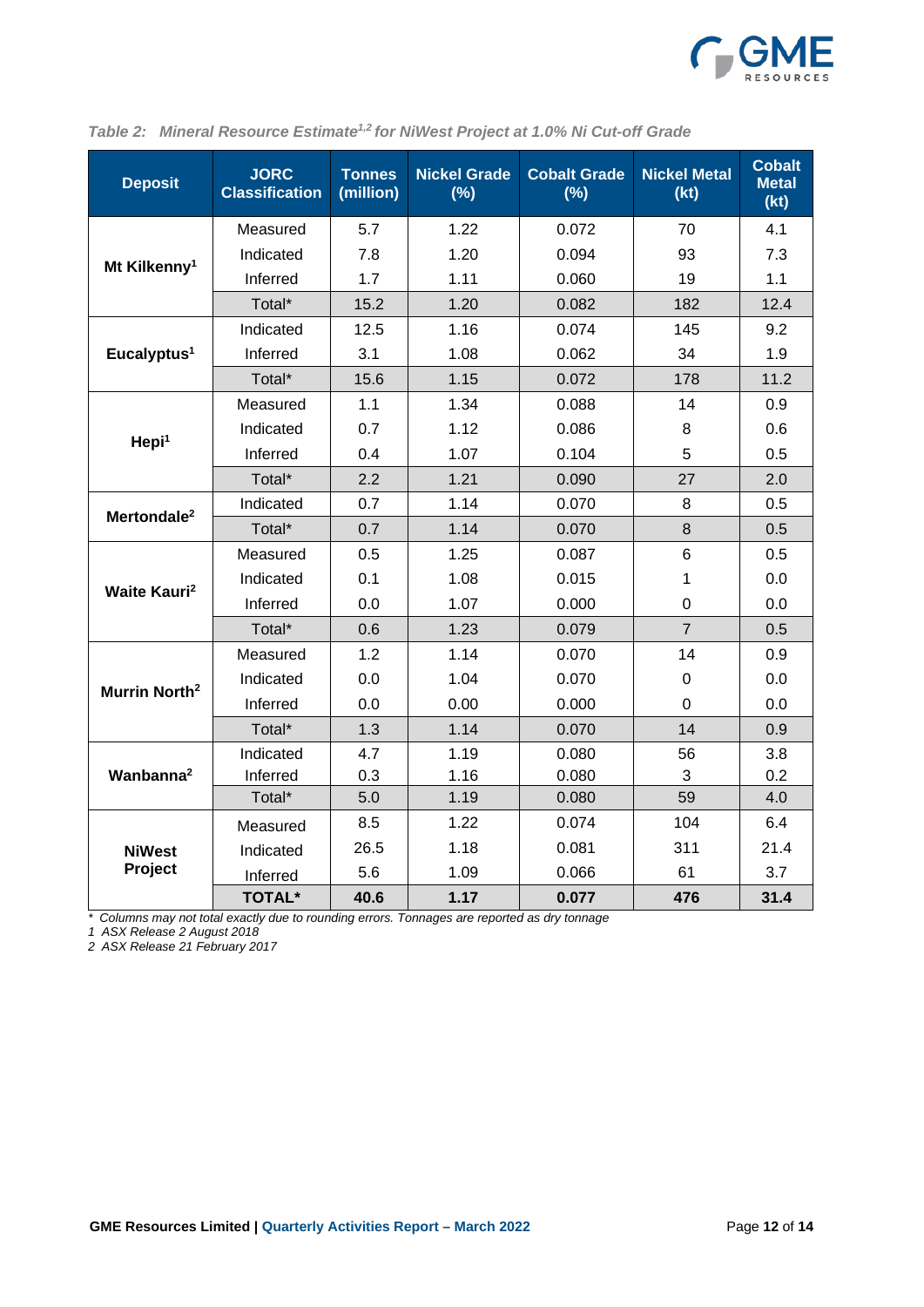

The Company's Ore Reserve Statement (Table 3) has been compiled in accordance with the Australian Code for Reporting of Exploration Results, Mineral Resources and Ore Reserves (The JORC Code 2012 Edition) and Chapter 5 of the ASX Listing Rules and ASX Guidance Note 31.

## *Table 3: NiWest Ore Reserve Estimate1 at 0.5% Ni cut-off*

| <b>Orebody</b> | <b>JORC</b><br><b>Classification</b> | <b>Tonnes</b><br>(million) | <b>Nickel Grade</b><br>(%) | <b>Cobalt Grade</b><br>$(\%)$ |
|----------------|--------------------------------------|----------------------------|----------------------------|-------------------------------|
| Mt Kilkenny    | Probable                             | 27.9                       | 0.96                       | 0.06                          |
| Eucalyptus     | Probable                             | 32.2                       | 0.87                       | 0.05                          |
| Hepi           | Probable                             | 4.7                        | 0.91                       | 0.06                          |
| Total*         | <b>Probable</b>                      | 64.9                       | 0.91                       | 0.06                          |

*\* Columns may not total exactly due to rounding errors. Tonnages are reported as dry tonnage*

*1 ASX Release 2 August 2018*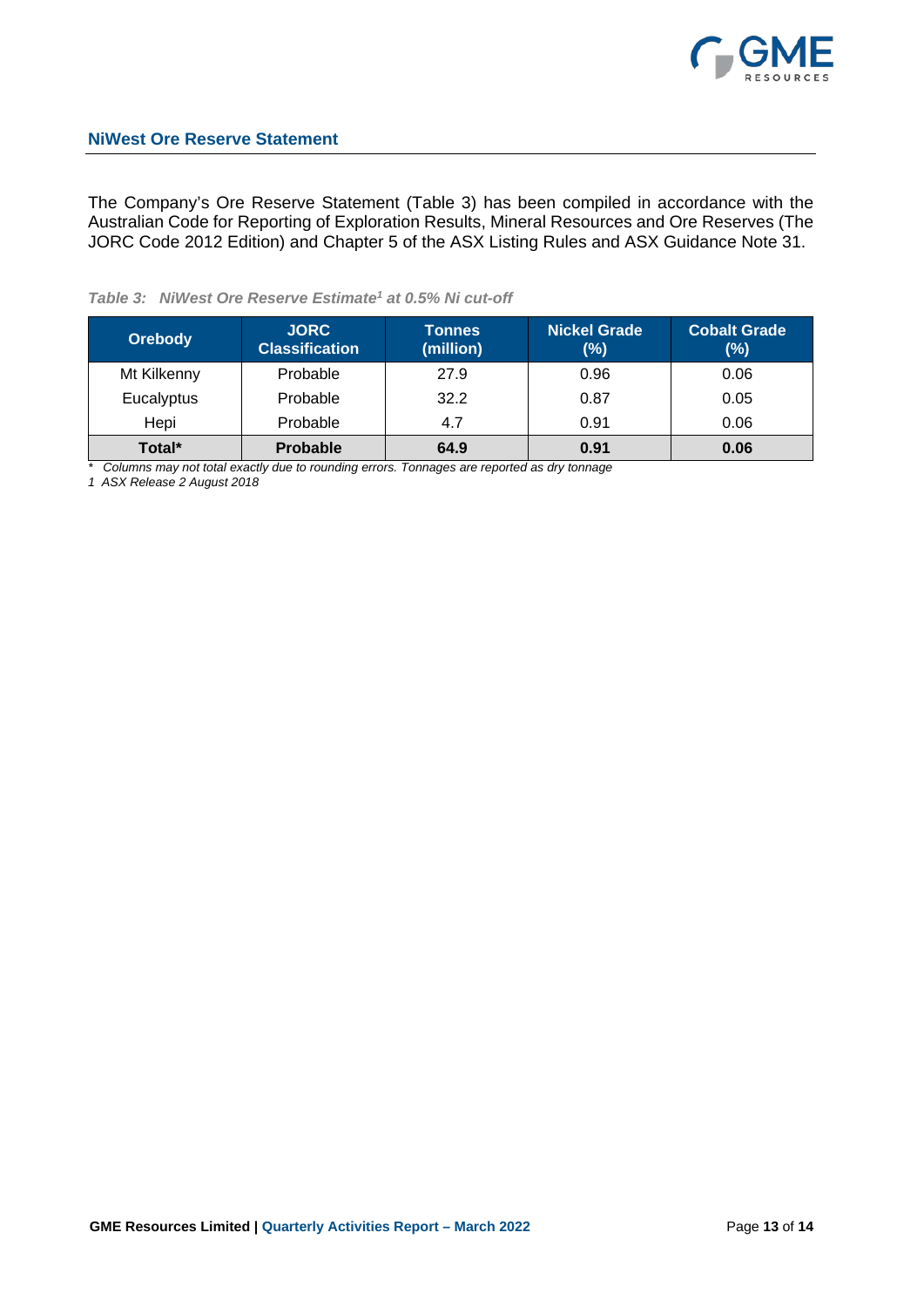

## **APPENDIX 3: Tenement Summary**

| Project                  | <b>Tenements</b>                                                                                                                                    | <b>Interest Beginning</b><br><b>Period</b>                                                                                                        | <b>Interest End Period</b>                                                                                                                           |
|--------------------------|-----------------------------------------------------------------------------------------------------------------------------------------------------|---------------------------------------------------------------------------------------------------------------------------------------------------|------------------------------------------------------------------------------------------------------------------------------------------------------|
| Abednego<br>West         | M39/427, M39/0825<br>PL's 39/6225-6231<br>P39/5927<br>Applications<br>E39/2326<br>P37/9632-36 P39/6306 - 09                                         | Golden Cliffs 100%<br>Golden Cliffs 0%<br>NiWest 100%<br>Golden Cliffs NL                                                                         | Golden Cliffs 100%<br>Golden Cliffs 100%<br>NiWest 100%<br>Golden Cliffs NL 0%                                                                       |
| <b>Eucalyptus</b>        | M39/744<br>M39/289, M39/430, M39/344<br>M39/666, M39/674<br>M39/313, M39/568<br>M39/802 - 803<br>P39/5459<br>PL39/5962<br>Application<br>GPA 39/016 | NiWest Ni Co Rights 100%<br><b>NiWest 100%</b><br><b>NiWest 100%</b><br>NiWest 100%<br>NiWest 100%<br>NiWest 100%<br>NiWest 100%<br><b>NiWest</b> | NiWest Ni Co Rights 100%<br>NiWest 100%<br><b>NiWest 100%</b><br>NiWest 100%<br>NiWest 100%<br><b>NiWest 100%</b><br><b>NiWest 100%</b><br>NiWest 0% |
| <b>Hawks Nest</b>        | M38/218                                                                                                                                             | Golden Cliffs 100%                                                                                                                                | Golden Cliffs 100%                                                                                                                                   |
| Hepi                     | M39/717 - 718, M39/819,<br>P39/6032                                                                                                                 | <b>NiWest 100%</b><br><b>NiWest 100%</b>                                                                                                          | <b>NiWest 100%</b><br>$0\%$                                                                                                                          |
| Laverton<br><b>Downs</b> | M38/1266<br>L38/340                                                                                                                                 | Golden Cliffs 100%<br>Golden Cliffs 100%                                                                                                          | Golden Cliffs 100%<br>Golden Cliffs 100%                                                                                                             |
| <b>Mertondale</b>        | M37/591                                                                                                                                             | <b>NiWest 100%</b>                                                                                                                                | <b>NiWest 100%</b>                                                                                                                                   |
| <b>Mt Kilkenny</b>       | M39/878-879, E39/1784<br>E39/1794.<br>EL39/2072                                                                                                     | NiWest 100%<br>NiWest 100%<br><b>NiWest 100%</b>                                                                                                  | NiWest 100%<br>NiWest 100%<br>NiWest 100%                                                                                                            |
|                          | Murrin Murrin M39/426, M39/456, M39/552,<br>M39/553, M39/569                                                                                        | GlenMurrin 100% Nickel &<br>Cobalt<br>Golden Cliffs 100% gold and<br>other minerals                                                               | GlenMurrin 100% Nickel &<br>Cobalt<br>Golden Cliffs 100% gold and<br>other minerals                                                                  |
| <b>Murrin North</b>      | M39/758                                                                                                                                             | NiWest 100%                                                                                                                                       | NiWest 100%                                                                                                                                          |
| <b>Waite Kauri</b>       | M37/1216<br>M 37/1334                                                                                                                               | NiWest 100%<br>NiWest 100%                                                                                                                        | NiWest 100%<br>NiWest 100%                                                                                                                           |
| Wanbanna                 | M39/460                                                                                                                                             | NiWest 80%<br>Wanbanna Pty Ltd 20%                                                                                                                | NiWest 80%<br>Wanbanna Pty Ltd 20%                                                                                                                   |
| Misc.<br><b>Licences</b> | L37/175, L39/293<br>L37/247, L39/177, L37/205                                                                                                       | <b>NiWest 100%</b><br><b>NiWest 100%</b>                                                                                                          | NiWest 100%<br>NiWest 100%                                                                                                                           |

#### *Table 4: Tenement Summary as at 31 March 2022*

#### **LEGEND**

**E**: Exploration Licence | **P**: Prospecting Licence | **PLA**: Prospecting Licence Application | **M**: Mining Lease | **ELA**: Exploration Licence Application | **L**: Miscellaneous Lease | **MLA**: Mining Lease Application

All of the above tenements and miscellaneous licences are in the Eastern Goldfields of Western Australia.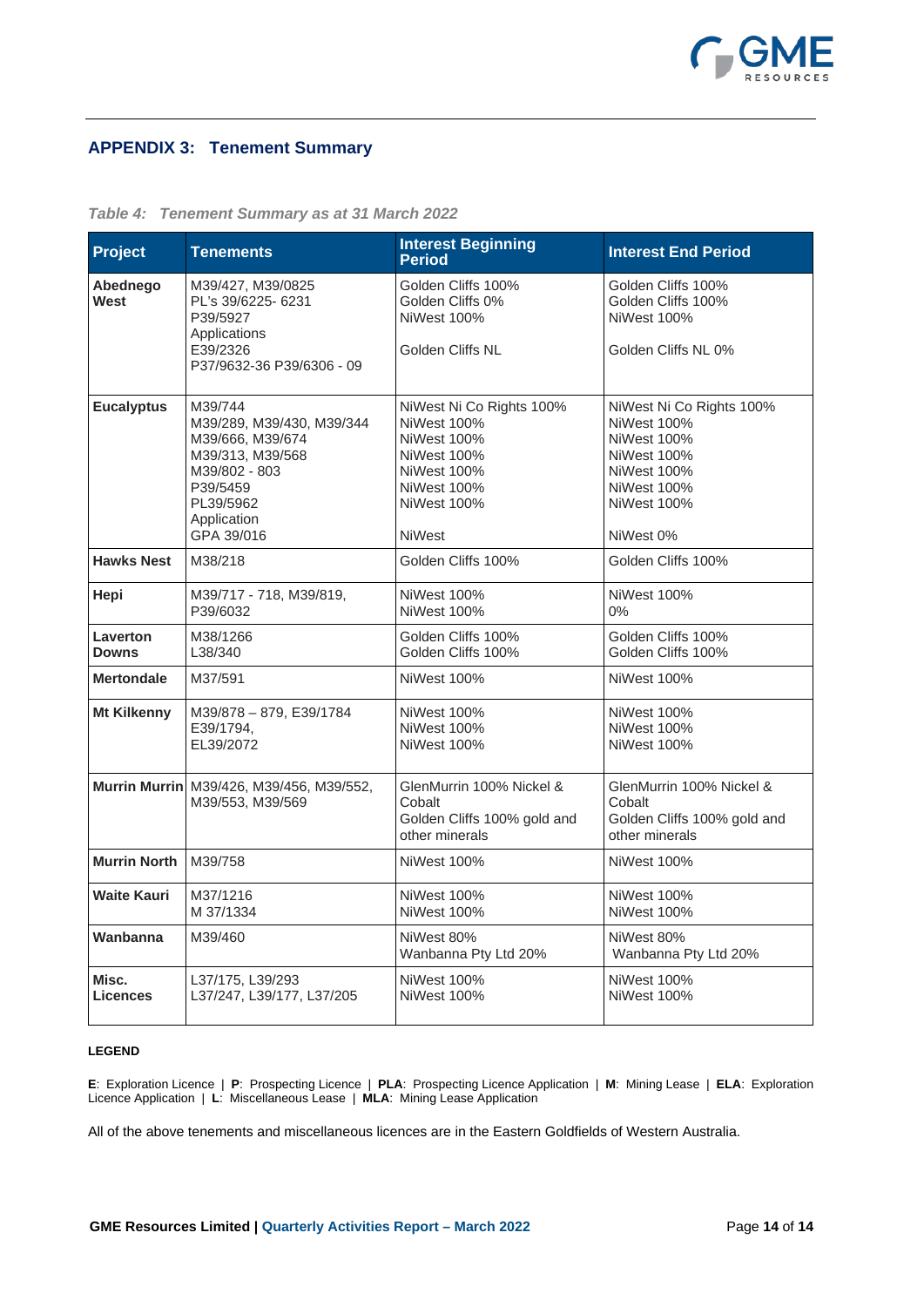## **Appendix 5B**

# **Mining exploration entity or oil and gas exploration entity quarterly cash flow report**

Name of entity

GME RESOURCES LIMITED

ABN 62 009 260 315 Quarter ended ("current quarter")

31 MARCH 2022

|     | <b>Consolidated statement of cash flows</b>       | <b>Current quarter</b><br>\$A'000 | Year to date<br>(9 months)<br>\$A'000 |
|-----|---------------------------------------------------|-----------------------------------|---------------------------------------|
| 1.  | Cash flows from operating activities              |                                   |                                       |
| 1.1 | Receipts from customers                           |                                   |                                       |
| 1.2 | Payments for                                      |                                   |                                       |
|     | exploration & evaluation<br>(a)                   |                                   |                                       |
|     | development<br>(b)                                |                                   |                                       |
|     | production<br>(c)                                 |                                   |                                       |
|     | staff costs<br>(d)                                |                                   |                                       |
|     | administration and corporate costs<br>(e)         | (59)                              | (332)                                 |
| 1.3 | Dividends received (see note 3)                   |                                   |                                       |
| 1.4 | Interest received                                 |                                   |                                       |
| 1.5 | Interest and other costs of finance paid          |                                   |                                       |
| 1.6 | Income taxes paid                                 |                                   |                                       |
| 1.7 | Government grants and tax incentives              |                                   |                                       |
| 1.8 | Other - Royalty Income                            |                                   | 100                                   |
| 1.9 | Net cash from / (used in) operating<br>activities | (59)                              | (232)                                 |

| 2.  | Cash flows from investing activities |       |       |
|-----|--------------------------------------|-------|-------|
| 2.1 | Payments to acquire or for:          |       |       |
|     | entities<br>(a)                      | -     |       |
|     | tenements<br>(b)                     | -     |       |
|     | property, plant and equipment<br>(C) | -     | 65    |
|     | exploration & evaluation<br>(d)      | (244) | (692) |
|     | investments<br>(e)                   | -     |       |
|     | other non-current assets<br>(f)      | ۰     | 3     |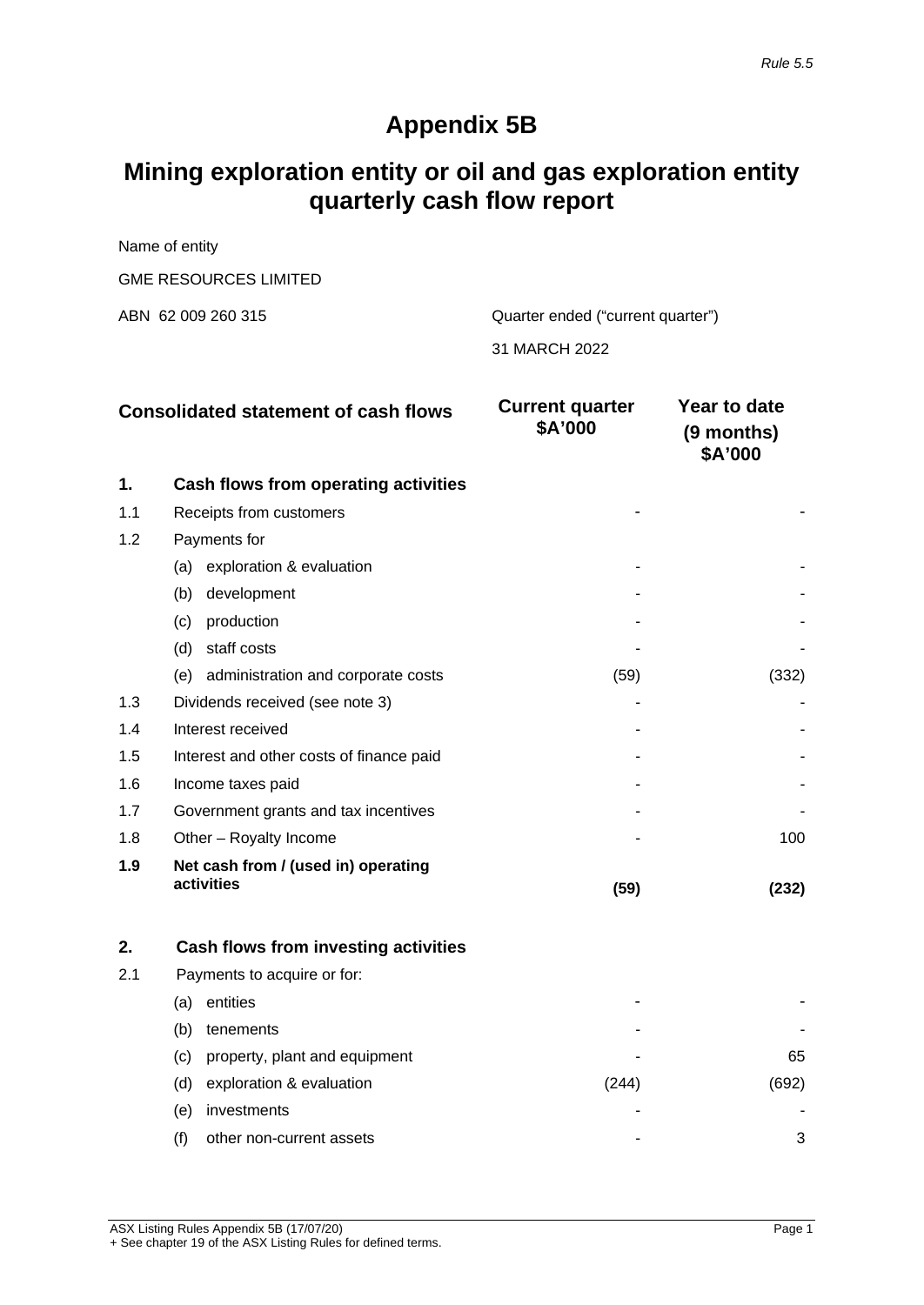|     | <b>Consolidated statement of cash flows</b>       | <b>Current quarter</b><br>\$A'000 | Year to date<br>(9 months)<br>\$A'000 |
|-----|---------------------------------------------------|-----------------------------------|---------------------------------------|
| 2.2 | Proceeds from the disposal of:                    |                                   |                                       |
|     | entities<br>(a)                                   |                                   |                                       |
|     | (b)<br>tenements                                  |                                   |                                       |
|     | property, plant and equipment<br>(c)              |                                   |                                       |
|     | (d)<br>investments                                |                                   |                                       |
|     | other non-current assets<br>(e)                   |                                   |                                       |
| 2.3 | Cash flows from loans to other entities           |                                   |                                       |
| 2.4 | Dividends received (see note 3)                   |                                   |                                       |
| 2.5 | Other (provide details if material)               |                                   |                                       |
| 2.6 | Net cash from / (used in) investing<br>activities | (244)                             | l624                                  |

| 3.   | Cash flows from financing activities                                                       |       |
|------|--------------------------------------------------------------------------------------------|-------|
| 3.1  | Proceeds from issues of equity securities<br>(excluding convertible debt securities)       | 1,671 |
| 3.2  | Proceeds from issue of convertible debt<br>securities                                      |       |
| 3.3  | Proceeds from exercise of options                                                          |       |
| 3.4  | Transaction costs related to issues of equity<br>securities or convertible debt securities | (35)  |
| 3.5  | Proceeds from borrowings                                                                   |       |
| 3.6  | Repayment of borrowings                                                                    |       |
| 3.7  | Transaction costs related to loans and<br>borrowings                                       |       |
| 3.8  | Dividends paid                                                                             |       |
| 3.9  | Other (provide details if material)                                                        |       |
| 3.10 | Net cash from / (used in) financing<br>activities                                          | 1,636 |

|     | Net increase / (decrease) in cash and<br>cash equivalents for the period |       |     |
|-----|--------------------------------------------------------------------------|-------|-----|
| 4.1 | Cash and cash equivalents at beginning of<br>period                      | 1.296 | 213 |
| 4.2 | Net cash from / (used in) operating<br>activities (item 1.9 above)       | (59   |     |
| 4.3 | Net cash from / (used in) investing activities<br>(item 2.6 above)       |       |     |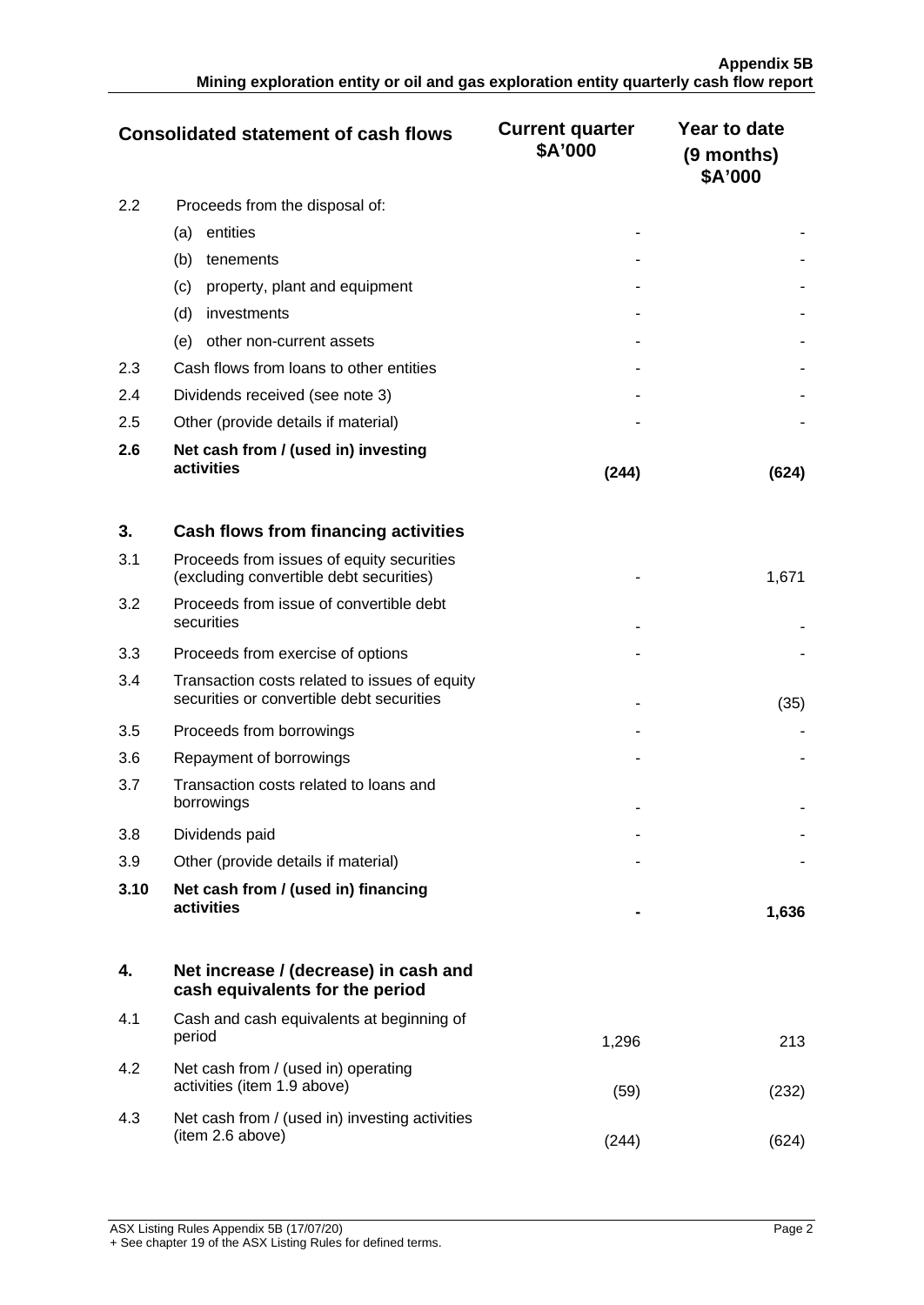|     | <b>Consolidated statement of cash flows</b>                         | <b>Current quarter</b><br>\$A'000 | Year to date<br>(9 months)<br>\$A'000 |
|-----|---------------------------------------------------------------------|-----------------------------------|---------------------------------------|
| 4.4 | Net cash from / (used in) financing activities<br>(item 3.10 above) |                                   |                                       |
| 4.5 | Effect of movement in exchange rates on<br>cash held                |                                   |                                       |
| 4.6 | Cash and cash equivalents at end of<br>period                       | 993                               |                                       |

| 5.  | Reconciliation of cash and cash<br>equivalents<br>at the end of the quarter (as shown in the<br>consolidated statement of cash flows) to the<br>related items in the accounts | <b>Current quarter</b><br>\$A'000 | <b>Previous quarter</b><br>\$A'000 |
|-----|-------------------------------------------------------------------------------------------------------------------------------------------------------------------------------|-----------------------------------|------------------------------------|
| 5.1 | <b>Bank balances</b>                                                                                                                                                          | 3                                 |                                    |
| 5.2 | Call deposits                                                                                                                                                                 | 990                               | 1.293                              |
| 5.3 | <b>Bank overdrafts</b>                                                                                                                                                        |                                   |                                    |
| 5.4 | Other (provide details)                                                                                                                                                       |                                   |                                    |
| 5.5 | Cash and cash equivalents at end of<br>quarter (should equal item 4.6 above)                                                                                                  | 993                               |                                    |

|                                                                                                                                                             | Payments to related parties of the entity and their<br>associates                          | <b>Current quarter</b><br><b>\$A'000</b> |  |  |
|-------------------------------------------------------------------------------------------------------------------------------------------------------------|--------------------------------------------------------------------------------------------|------------------------------------------|--|--|
| 6.1                                                                                                                                                         | Aggregate amount of payments to related parties and their<br>associates included in item 1 |                                          |  |  |
| 6.2                                                                                                                                                         | Aggregate amount of payments to related parties and their<br>associates included in item 2 | 25                                       |  |  |
| Note: if any amounts are shown in items 6.1 or 6.2, your quarterly activity report must include a description of, and an<br>explanation for, such payments. |                                                                                            |                                          |  |  |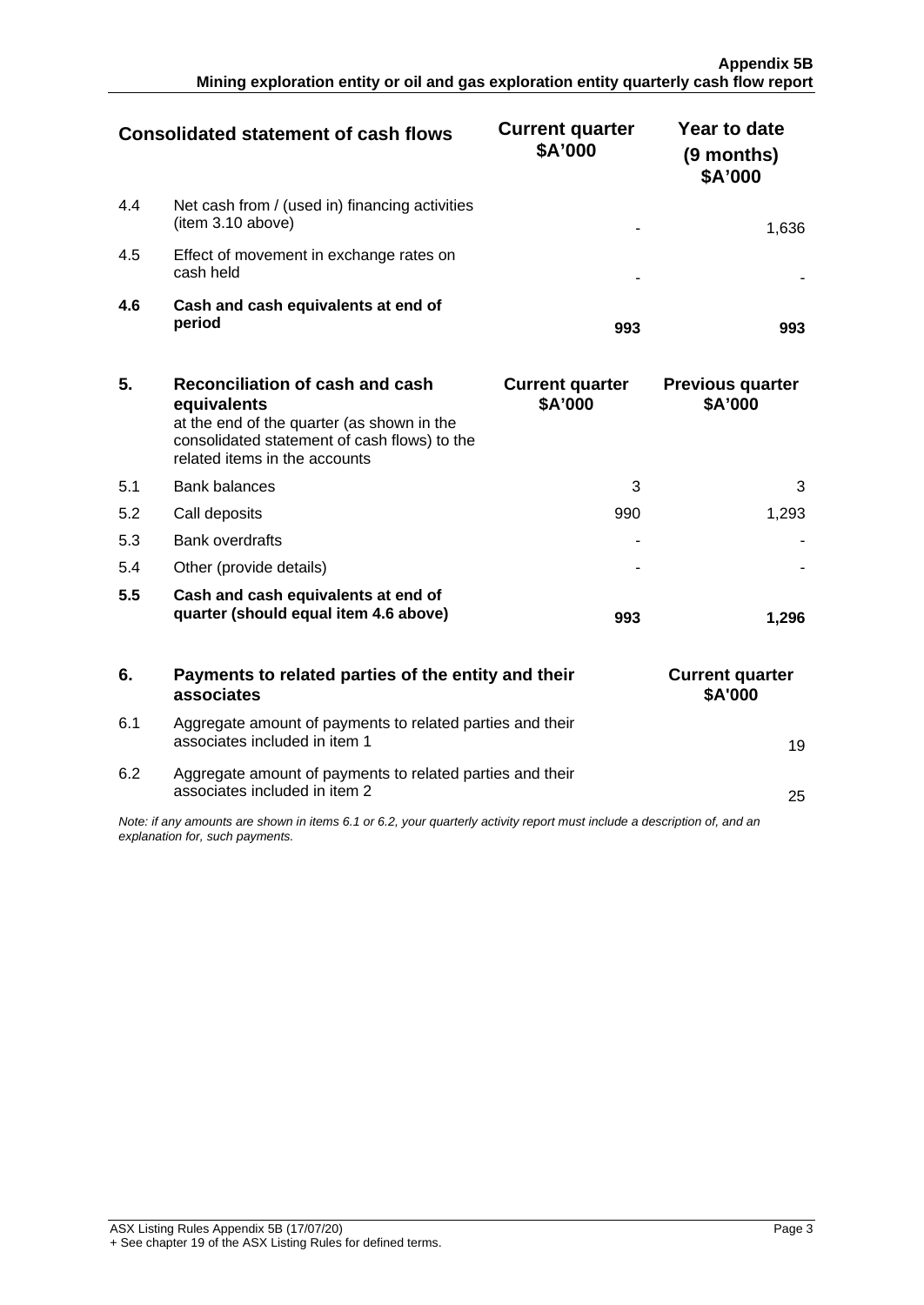#### **Appendix 5B Mining exploration entity or oil and gas exploration entity quarterly cash flow report**

| 7.  | <b>Financing facilities</b><br>Note: the term "facility' includes all forms of financing<br>arrangements available to the entity.<br>Add notes as necessary for an understanding of the<br>sources of finance available to the entity.                                                                                                               | <b>Total facility</b><br>amount at quarter<br>end<br>\$A'000 | Amount drawn at<br>quarter end<br>\$A'000 |  |
|-----|------------------------------------------------------------------------------------------------------------------------------------------------------------------------------------------------------------------------------------------------------------------------------------------------------------------------------------------------------|--------------------------------------------------------------|-------------------------------------------|--|
| 7.1 | Loan facilities                                                                                                                                                                                                                                                                                                                                      |                                                              |                                           |  |
| 7.2 | Credit standby arrangements                                                                                                                                                                                                                                                                                                                          |                                                              |                                           |  |
| 7.3 | Other (please specify)                                                                                                                                                                                                                                                                                                                               |                                                              |                                           |  |
| 7.4 | <b>Total financing facilities</b>                                                                                                                                                                                                                                                                                                                    |                                                              |                                           |  |
| 7.5 | Unused financing facilities available at quarter end                                                                                                                                                                                                                                                                                                 |                                                              |                                           |  |
| 7.6 | Include in the box below a description of each facility above, including the lender, interest<br>rate, maturity date and whether it is secured or unsecured. If any additional financing<br>facilities have been entered into or are proposed to be entered into after quarter end,<br>include a note providing details of those facilities as well. |                                                              |                                           |  |
|     |                                                                                                                                                                                                                                                                                                                                                      |                                                              |                                           |  |

| 8.  |                                                                                                                                                                                                                                 | Estimated cash available for future operating activities                                    | \$A'000 |
|-----|---------------------------------------------------------------------------------------------------------------------------------------------------------------------------------------------------------------------------------|---------------------------------------------------------------------------------------------|---------|
| 8.1 |                                                                                                                                                                                                                                 | Net cash from / (used in) operating activities (item 1.9)                                   | (59)    |
| 8.2 |                                                                                                                                                                                                                                 | (Payments for exploration & evaluation classified as investing<br>activities) (item 2.1(d)) | (244)   |
| 8.3 |                                                                                                                                                                                                                                 | Total relevant outgoings (item $8.1 +$ item $8.2$ )                                         | (303)   |
| 8.4 |                                                                                                                                                                                                                                 | Cash and cash equivalents at quarter end (item 4.6)                                         | 993     |
| 8.5 |                                                                                                                                                                                                                                 | Unused finance facilities available at quarter end (item 7.5)                               |         |
| 8.6 |                                                                                                                                                                                                                                 | Total available funding (item $8.4 +$ item $8.5$ )                                          | 993     |
| 8.7 | Estimated quarters of funding available (item 8.6 divided by<br>3.27<br>item 8.3)                                                                                                                                               |                                                                                             |         |
|     | Note: if the entity has reported positive relevant outgoings (ie a net cash inflow) in item 8.3, answer item 8.7 as "N/A".<br>Otherwise, a figure for the estimated quarters of funding available must be included in item 8.7. |                                                                                             |         |
| 8.8 | If item 8.7 is less than 2 quarters, please provide answers to the following questions:                                                                                                                                         |                                                                                             |         |
|     | 8.8.1<br>Does the entity expect that it will continue to have the current level of net operating<br>cash flows for the time being and, if not, why not?                                                                         |                                                                                             |         |
|     | Answer: N/A                                                                                                                                                                                                                     |                                                                                             |         |
|     | 8.8.2<br>Has the entity taken any steps, or does it propose to take any steps, to raise further<br>cash to fund its operations and, if so, what are those steps and how likely does it<br>believe that they will be successful? |                                                                                             |         |
|     | Answer: N/A                                                                                                                                                                                                                     |                                                                                             |         |
|     |                                                                                                                                                                                                                                 |                                                                                             |         |